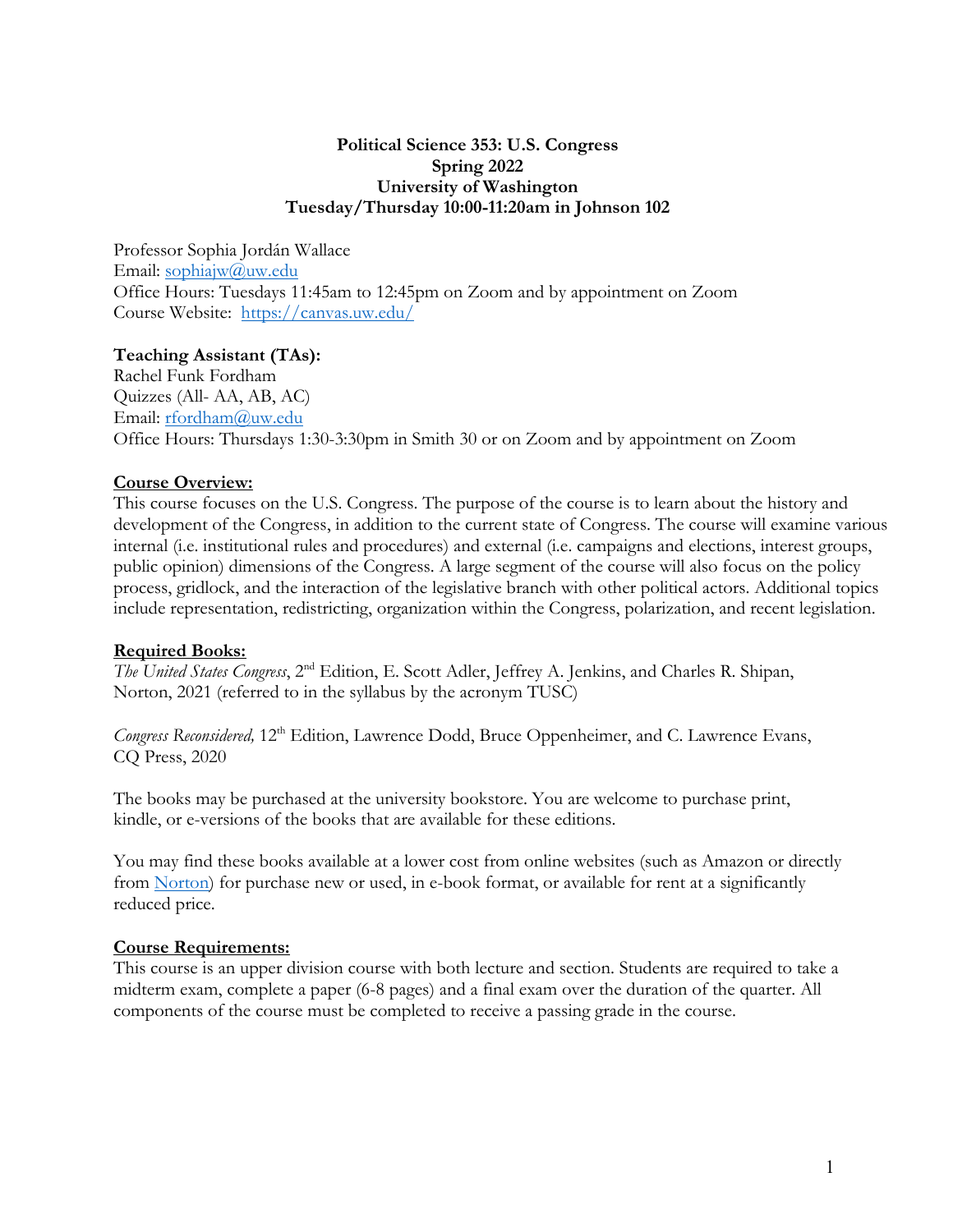The due dates/exam dates are as follows:

|              | Due Date |
|--------------|----------|
| Midterm Exam | 4/21/22  |
| Paper        | 5/19/22  |
| Final Exam   | 6/6/22   |

All Assignments are considered late if not turned in by the time indicated on the assigned due date and time.

A take-home midterm exam will be due on April 21<sup>st</sup> at 11:20am on Canvas and cover all material through the lecture of April 19<sup>th</sup>.

The paper assignment will be due on May 19<sup>th</sup> at 10:00am in electronic copy on Canvas AND in hard-copy at the start of lecture.

the start of lecture.<br>A take-home final exam will due on Monday June 6<sup>th</sup>, 2022 at 12:30pm on Canvas. This is the final exam date and time indicated by university schedule of final exams. It will be cumulative.

Participation in section is required to have productive discussions. For this class to be successful, students need to regularly attend class and be ready to discuss the material.

#### **Grade Breakdown:**

| Midterm Exam:  | 25%    |
|----------------|--------|
| Paper:         | 25%    |
| Participation: | $15\%$ |
| Final Exam:    | 35%    |

#### **Grading Policies & Procedures**

 the raw score out of 100, the letter grade, and the corresponding 4.0 grade. The 4.0 scale used for this course is posted on Canvas. Written assignments and exams will report

 *Grade scale:*  $100-90=$  A range 89-80= B range 79-70= C range 69-60= D range below  $59 = \text{range}$ 

#### *Evaluations of written essays*

 Written work in the **A** range is characterized by a strikingly creative, perceptive, and persuasive sophisticated organization of thoughts and error-free prose. Written work in the **B** range is course material, logical organization; and clear and error-free prose. Written work in the **C** range is Please note the following rough guidelines will be used in the evaluation of the papers and essays. argument/thesis statement; comprehensive synthesis and analysis of the course material; fully addresses all components of the prompt; considers counter arguments; straightforward yet characterized by sound, original, and reasonably thoughtful argument/thesis statement; addresses nearly all components of the prompt; considers counter arguments; competent analysis of various characterized by a relatively underdeveloped, simplistic, or derivative argument/thesis statement;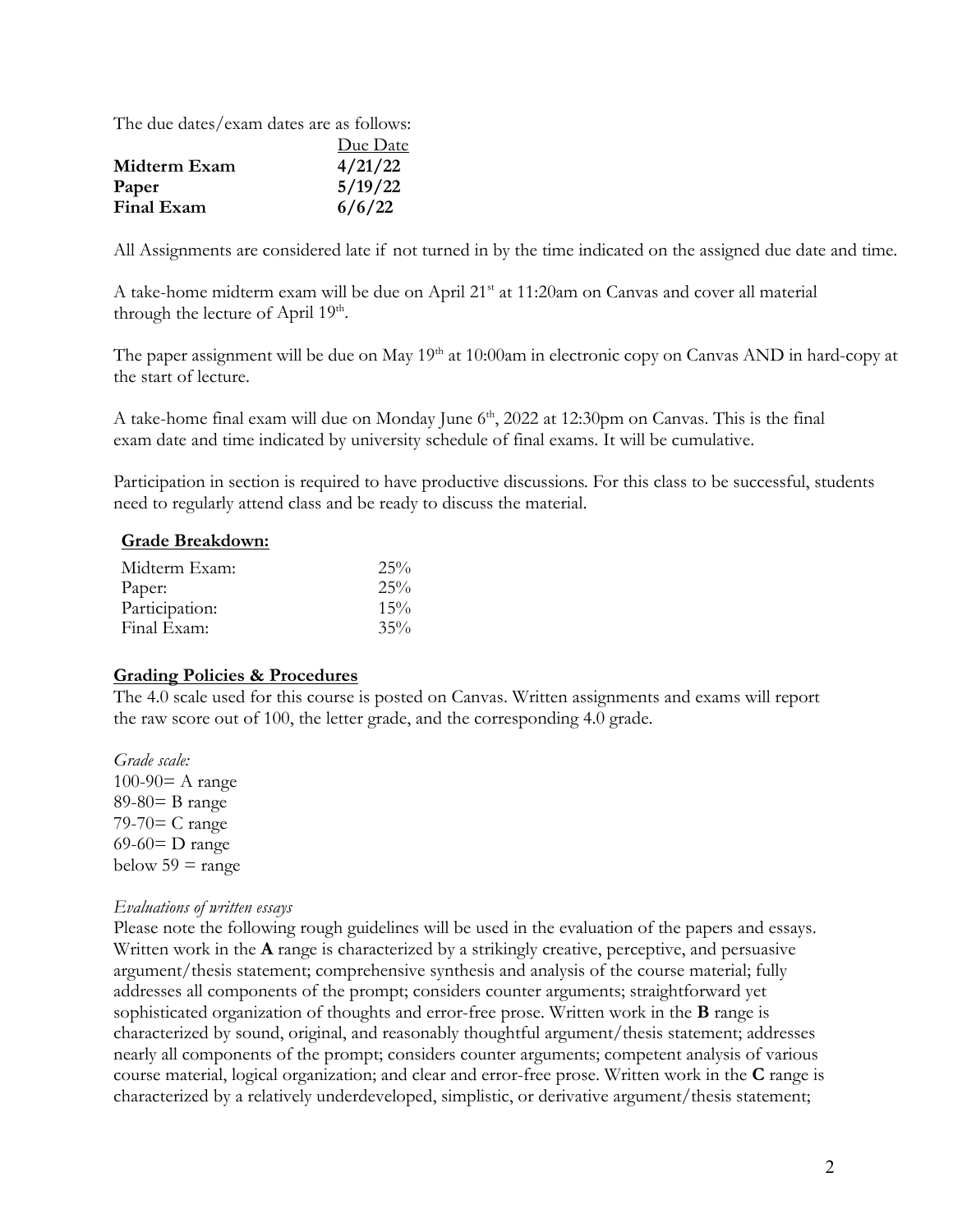organization; and awkward, or otherwise distracting prose. Written work in the **D** range is curving of grades in this course. partial, inconsistent, or faulty analysis of course material; partially addresses prompt; convoluted characterized by incoherent or extremely confusing argument; prose minimally engages prompt; superficial or fleeting engagement with the course material; chaotic or irrational organization; and error-riddled prose. Written work that lacks any argument or analysis and is sloppy, earns an **F**. Please take this grading metric into consideration as you allocate time on your writing as there is no

#### **Appeals & Re-Grades**

 appeal can be no longer than 1-page single spaced and must detail where you earned points that were not allocated to you. If you would like to appeal a grade on an assignment, you must submit your appeal to your TA within one week of the graded assignment being given back to you/grade posted on Canvas. Your

If you are unhappy with the outcome of the first-level appeal, you may appeal directly to the instructor. Please turn in your appeal, the assignment, and your TA's response to your appeal within 3 days of receiving an appeal decision from your TA. Please be aware that the TA and/or the instructor reserve the right to re-grade the entire assignment once an appeal is made, which may result in an increase, no change, or decrease in the score a student receives.

#### **Extensions**

 If you become ill or have some other emergency and cannot turn in an assignment by the scheduled alternate time without penalty, should you consider the extension granted. day, you must notify the instructor or TA ahead of time. Extensions will only be granted under the gravest of circumstances. No alternate final exam options will be offered due to travel or vacation plans. Only after written confirmation from the instructor that you can turn in a paper late at an

#### **Late Penalty**

exam late, the penalty is  $10\%$  per day (24 -hour period) it is late. After three days (72 hours), no late If you do not get permission from the instructor ahead of time to turn in a paper or take-home papers will be accepted for a grade. No exceptions. Given the severity of the late penalty, it is rarely in a student's interest to work on a paper or take-home exam more and turn it in late.

#### **Assignment Submissions & SimCheck**

 Students are required to turn in the written paper assignment in electronic copy on Canvas and paper copy in class. Take-home exams will be submitted online via Canvas. It is the student's responsibility to verify that the electronic upload to Canvas was successful and print a confirmation academic dishonesty. sheet with date and time for their records. All submissions on Canvas are submitted to SimCheck upon uploading it. SimCheck is a software program that checks for plagiarism and other forms of

#### **Readings & Audio/Visual Material**

130 pages of reading. This is an upper division course that is reading intensive. Average reading load per week is 100 pages. Some weeks will have as few as 60 pages of readings, but other weeks may have as much as

Assigned readings and course materials are either from the two required textbooks or are available electronically on Canvas. The electronic PDFs or links to online materials will be available for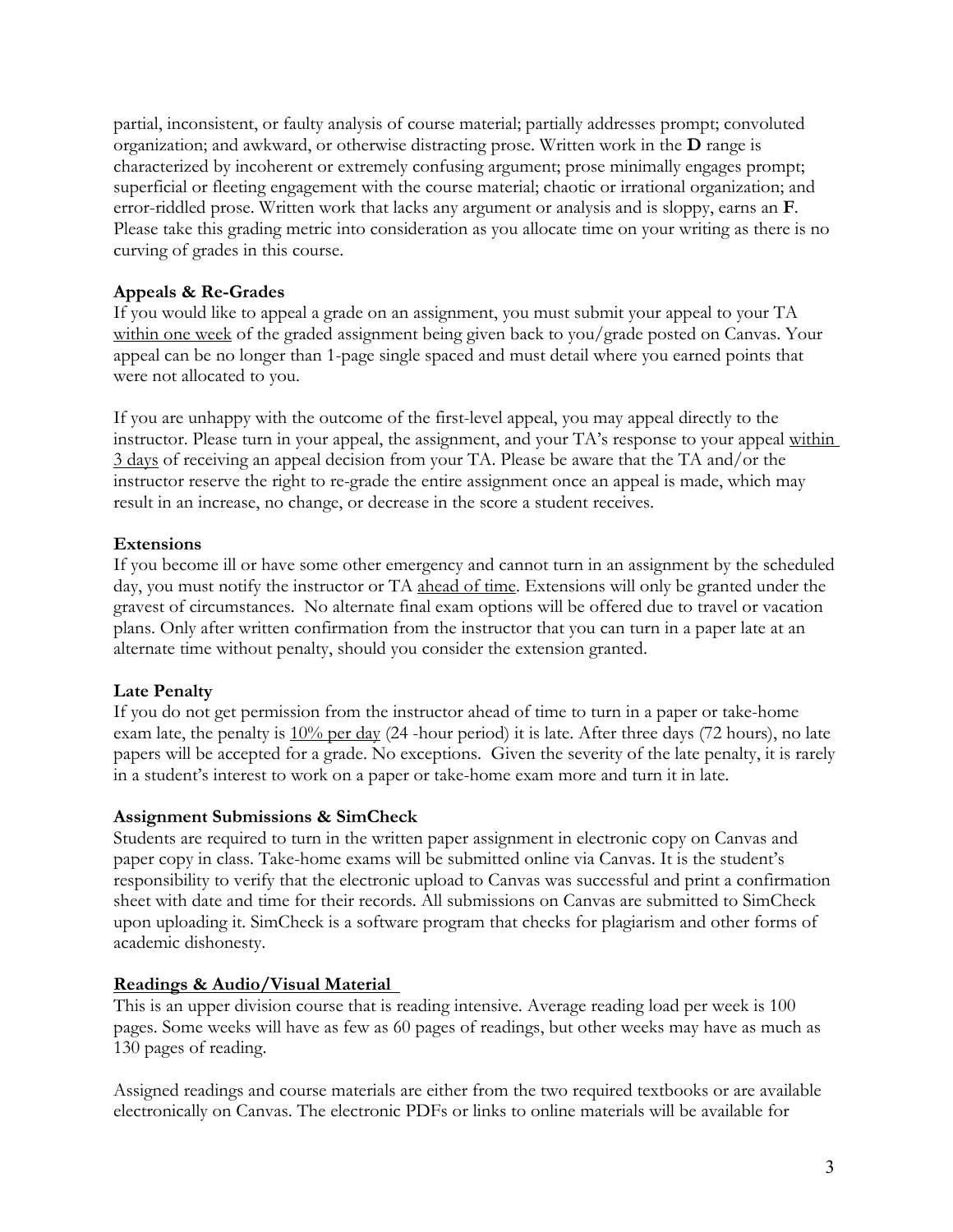download from the course website and are organized by week.

The readings include several chapters from *The Oxford Handbook of the American Congress*. This book is accessible from the UW library website in E-book form. Additionally, relevant assigned chapters have been converted to PDF and are posted on Canvas.

the Friday section of each week unless otherwise noted by the instructor or TA. Ideally readings assigned for Tuesday's class should be completed before the Tuesday lecture and likewise for Thursday's readings. At a minimum, readings for the week should be completed before

 lecture. Please see Canvas under Modules for more information. Occasionally podcasts, online articles, or film clips are assigned as readings or as a component of

# **Additional Procedures & Policies: COVID**

 We are all in this together but not equally impacted. The pandemic has been ongoing for a long time different people regarding masking. and there have been many iterations of university policies on COVID in response to rapidly evolving circumstances. UW's recently revised policy for Spring Quarter 2022 says masks are optional starting March 28<sup>th</sup>. At the same time UW also encourages people to wear masks the first two weeks of the quarter and emphasizes that it is important to respect the needs and choices of

most up to date UW COVID Policies, go here. If you have symptoms, do not come to class and do get tested. For FAQs about COVID-19 and the

# **Attendance/Absences**

 A substantial portion of the overall course grade is from participation in section. Section is in person. It is necessary to attend and participate in section to receive these points. Assignments and maximum points on these assignments. If students are absent, it is their responsibility to obtain notes from section or lecture from a classmate. Section or lecture notes will not be provided by the instructor or TA. exams draw heavily from in-class material, therefore absences will result in difficulty in achieving

# **Section Participation**

 Section participation comprises 15% of the overall course grade. Students are expected to come each article, as well as how they relate to each other. Participation will be evaluated on both the not earned by simply attending section. prepared to discuss the assigned material. Some of the readings are extremely challenging in terms of the concepts they introduce and the evidence they employ. Most of these readings cannot be quickly skimmed, meaning that students should budget appropriate time for reading and thinking through quality and quantity of comments from students. Moreover, participation/performance in activities in-class such as small group discussion, debates, pop-quizzes, and simulations may also be factored into the participation grade. Please note participation points are earned through participation and are

not earned by simply attending section. Weekly discussion questions will be posted on Canvas in advance of the Friday section.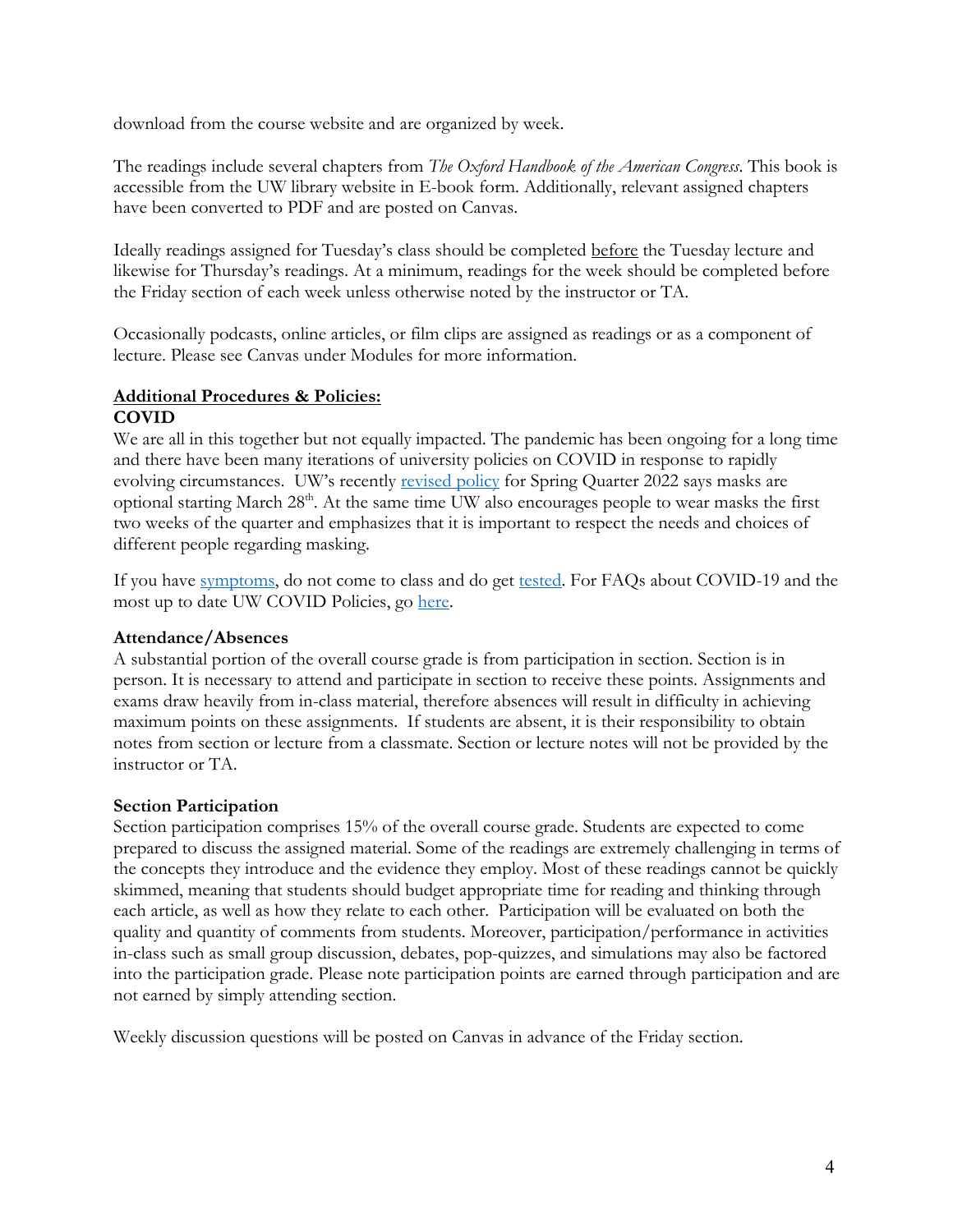# **Discussion Expectations**

The goals for discussion are:

- 1. Clarify any points of confusion from lectures.
- 2. Discuss the main themes from the week's readings.
- disconfirming the arguments. 3. Engage the literature by thinking critically about the theories and evidence confirming or
- 4. Make connections between the readings and lecture and current events.

If all of the above happen, then it has been a successful discussion section.

# **Course Communications**

 Announcements about the course will be made during lecture/section and noted on the course account in Canvas and to check the Canvas site. website. The instructor will also at times communicate with students using the email tool within Canvas. It is each student's responsibility to regularly check the email address connected to your

 readings for the week; location of exam, etc.) please consult the website and syllabus. The answers to should assume the answer is in the syllabus or on the course website. If you have any straightforward administrative or logistical questions not of a personal nature (e.g. most questions are on the website or in the syllabus. If you cannot find the answer you are looking for, then email your TA or the instructor. If you do not receive a response to your email, then you

 links, times, etc. For substantive and detailed questions, please see your TA or the instructor during office hours. This includes questions clarifying the course material, grading questions, and feedback on your assignments. These types of questions will not be answered via email and are best suited for a conversation. See the Canvas Home page for detailed information on office hours including Zoom

 Please note that TAs and the instructor will aim to respond to student emails within 24 hours, may not receive a response until the next day or after the weekend is over. Monday through Friday. The instructor and the TAs will not consistently respond to emails over the weekend or in the evening. If you send an email during this time period, please be aware that you

#### **Accessibility/Accommodations**

If you have established accommodations with Disability Resources for Students (DRS), please communicate your approved accommodations to the instructor as soon as possible so we can discuss your needs in this course. If you have not yet established services through DRS, but have a temporary health condition or permanent disability that requires accommodations (conditions include but not limited to; mental health, attention-related, learning, vision, hearing, physical or health impacts), you are welcome to contact DRS at 206-543-8924 or [uwdrs@uw.edu](mailto:uwdrs@uw.edu) or [disability.uw.edu.](https://disability.uw.edu) DRS offers resources and coordinates reasonable accommodations for students with disabilities and/or temporary health conditions. Reasonable accommodations are established through an interactive process between you, your instructor and DRS. It is the policy and practice of the University of Washington to create inclusive and accessible learning environments consistent with federal and state law.

Washington state law requires that UW develop a policy for accommodation of student absences or significant hardship due to reasons of faith or conscience, or for organized religious activities. The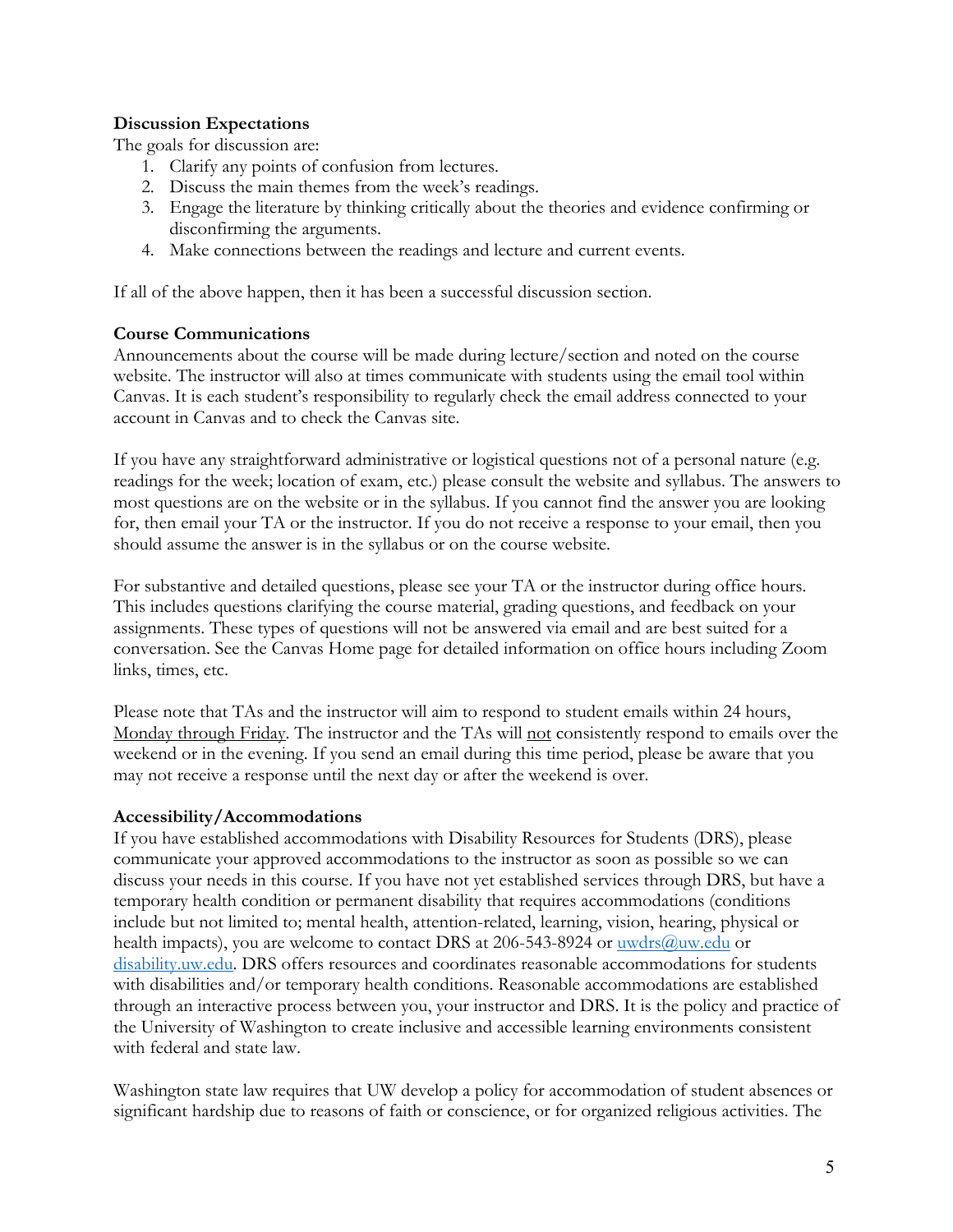UW's policy, including more information about how to request an accommodation, is available at Religious Accommodations Policy [\(https://registrar.washington.edu/staffandfaculty/religious](https://registrar.washington.edu/staffandfaculty/religious)accommodations-policy/). Accommodations must be requested within the first two weeks of this course using the Religious Accommodations Request form [\(https://registrar.washington.edu/students/religious-accommodations-request](https://registrar.washington.edu/students/religious-accommodations-request)/).

# **Course Conduct**

 have the right to intimidate, insult, or harass anyone. Every student brings a different perspective to the classroom. Dialogue in this class is expected to always be respectful. We all reserve the right to respectfully disagree with one another; we do not

 disruptive behavior during lectures or section. Students are expected to behave in a professional manner and be respectful towards myself, the TA, and their classmates. Part of respectful behavior is coming to class on time and paying attention. Eating is permitted as long as it does not disrupt others. Students are not permitted to engage in any

# **Technology**

 Your undivided attention during each lecture will significantly improve your performance in this class. Students are encouraged to put laptops, phones, and other electronic devices away and take notes the old-fashioned way- on paper. Research demonstrates that taking notes on paper significantly improves retention and understanding. Use of electronic devices other than for notetaking can be very distracting to other students. Disruptive behavior in this class is not permitted.

permission to do so. Material on the Canvas website is intended for each student's personal educational use. Reproduction of that material, recording of lectures, taking photos of lecture slides, or any distribution of any course materials are not permitted unless the instructor specifically grants

permission to do so.<br>To promote discussion and active participation by all students the use of laptops, tablets, and other electronic devices during section should only be for actively engaging course materials.

# **Citations/Footnotes**

In your papers, you must cite authors from whom you draw ideas/quotations. The typical style in political science is (Last Name, Year of Publication: Page) or (Last Name, Year of Publication). For example, (Hutchings 2003 : 118) or (Hutchings, 2003). Footnotes or endnotes are also acceptable ways of acknowledging work. In your exams, it is a good idea to cite authors that we have read in the course; page numbers are obviously not required. You can use any citation style you prefer as long as it an official style i.e. MLA or Chicago.

#### **Academic Misconduct**

and may result in a grade of 0.0 for the assignment in question. Academic misconduct is a serious offense at The University of Washington. All cases of suspected academic misconduct will be referred to the Arts and Sciences Committee on Academic Conduct,

University policies and guidelines regarding cheating and plagiarism can be found at <https://depts.washington.edu/grading/pdf/AcademicResponsibility.pdf>.

What constitutes academic misconduct? The University of Washington Student Conduct Code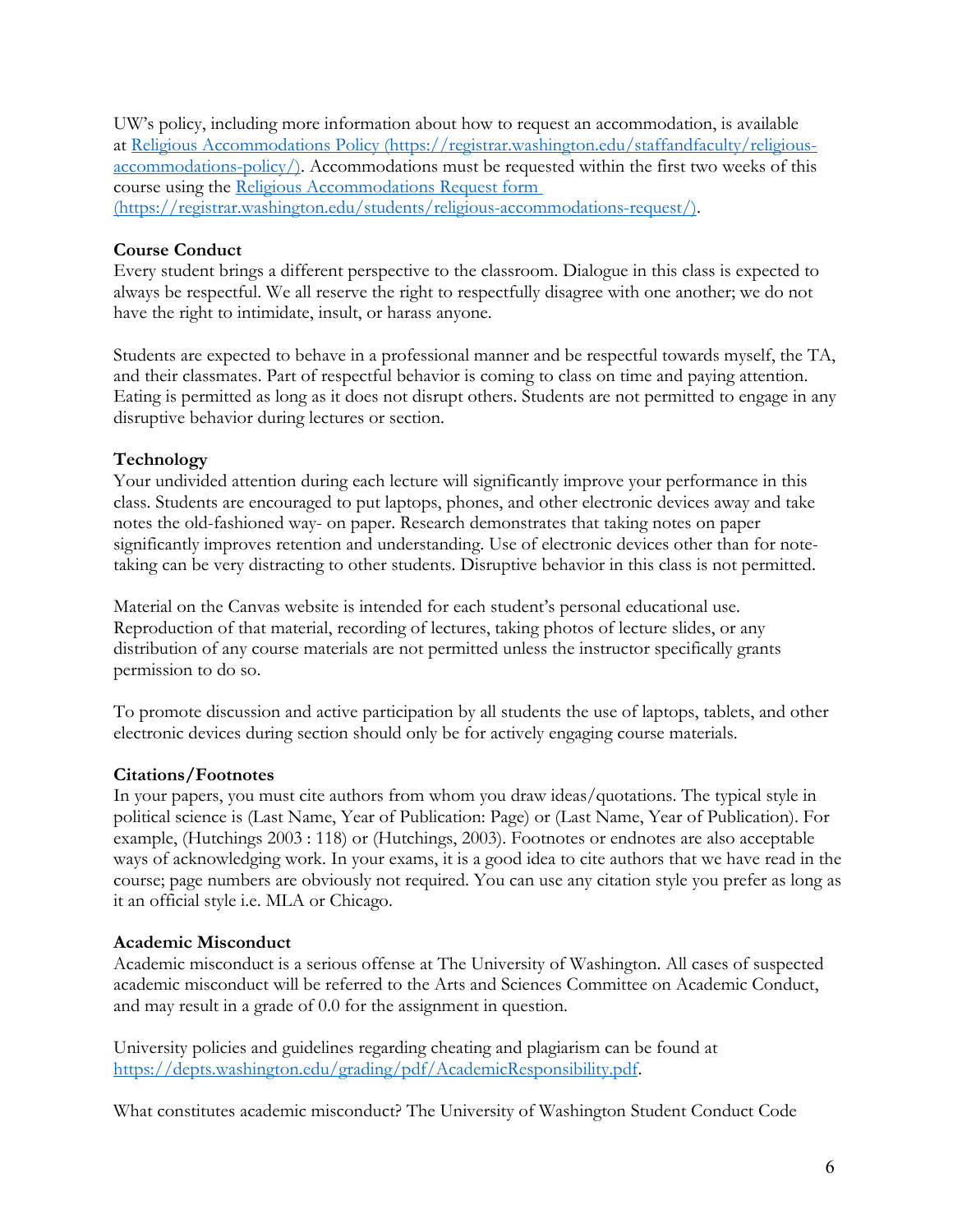defines it as the follow (WAC 478-120-024)

**Academic misconduct** includes:

- (a) "**Cheating**," which includes, but is not limited to: (i)The use of unauthorized assistance in taking quizzes, tests, or examinations; or (ii)The acquisition, use, or distribution of unpublished materials created by another student without the express permission of the original author(s).
- (b) "**Falsification**," which is the intentional use or submission of falsified data, records, or other information including, but not limited to, records of internship or practicum experiences or attendance at any required event(s). Falsification also includes falsifying scientific and/or scholarly research.
- (c) "**Plagiarism**," which is the submission or presentation of someone else's words, composition, research, or expressed ideas, whether published or unpublished, without attribution. Plagiarism includes, but is not limited to: (i)The use, by paraphrase or direct quotation, of the published or unpublished work of another person without full and clear acknowledgment; or (ii)The unacknowledged use of materials prepared by another person or acquired from an entity engaging in the selling of term papers or other academic materials.
- (d) **Prohibited collaboration**.
- (e) Engaging in behavior specifically prohibited by an instructor in the course of class instruction or in a course syllabus.
- (f) **Multiple submissions** of the same work in separate courses without the express permission of the instructor(s).
- (g) Taking deliberate action to destroy or damage another's academic work in order to gain an advantage for oneself or another.
- (h) The recording of instructional content without the express permission of the instructor(s), and/or the dissemination or use of such unauthorized records.

If you are uncertain what constitutes plagiarism, please ask the instructor or TA for guidance. The Political Science/JSIS/LSJ/ CHID Writing Center also offers guidance on plagiarism: <http://depts.washington.edu/pswrite/forstudents.html>.

\*\*Please note the instructor reserves the right to change the syllabus\*\*

# **Course Outline and Reading Assignments**

Week 1 (March 29<sup>th</sup> and 31st) **March 29th Introduction/Congress 101**  Lauren Powner. 2007. "Reading and Learning Political Science"

 **March 31st Congress 101/Begin Historical Development**  TUSC Ch. 1 "Representation and Governing in a Separated System"

Week 2 (April 5<sup>th</sup> and 7<sup>th</sup>) April 5<sup>th</sup> Historical Development & Constitutional Design TUSC Ch. 2 "Historical Development of Congress" U.S. Constitution, Article I (entire)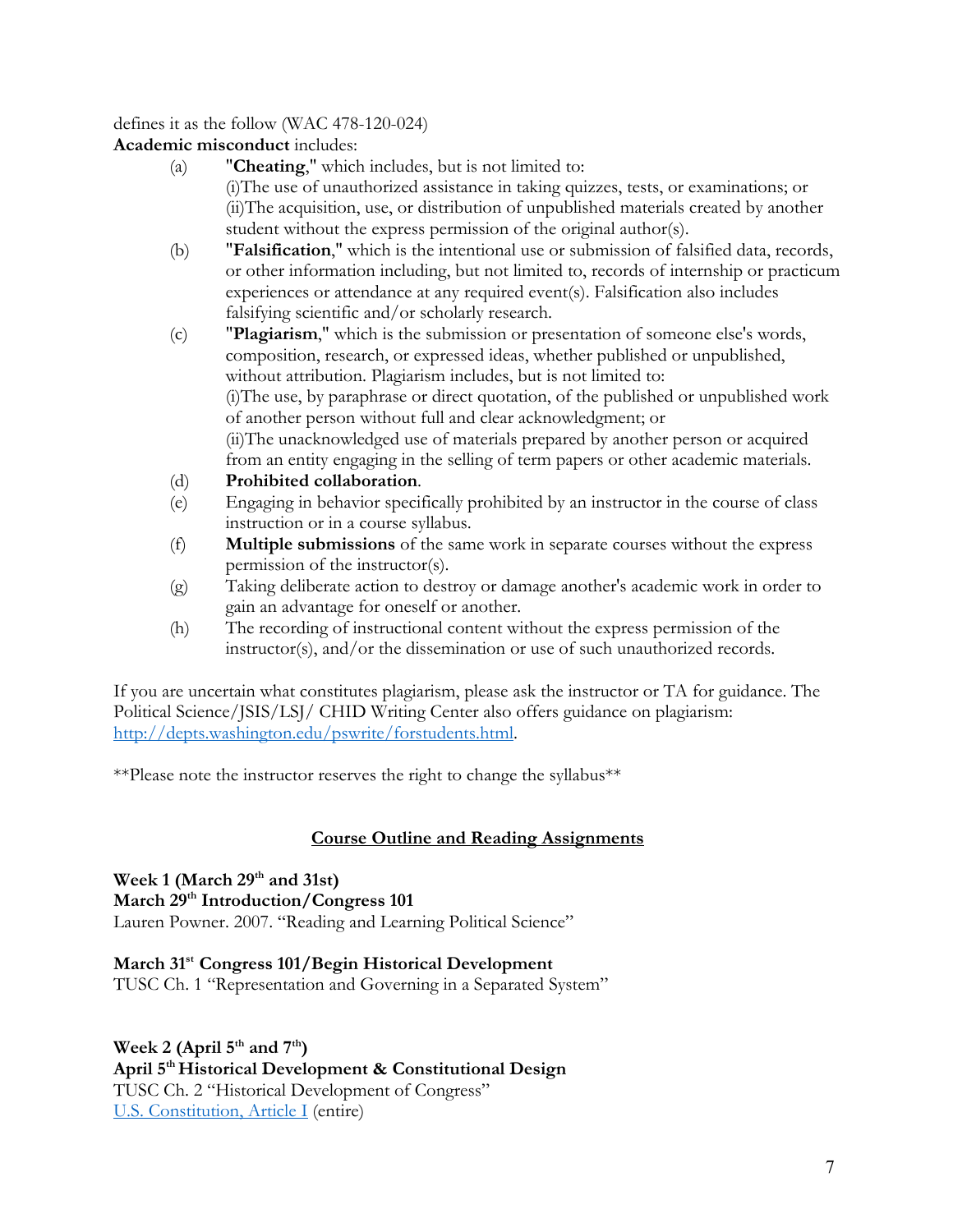## **April 7th Legislative Process in House & Senate**

TUSC Ch. 7 "Policy Making in the House and Senate"

# **Week 3 (April 12th and 14th)**

#### **April 12th Legislative Process in the House & Senate**

Roger Davidson, Walter Oleszek, Frances Lee, Eric Schickler and James M. Curry, 2020. *Congress and Its Members*. Washington D.C.: CQ Press. Ch. 8. "Congressional Rules and Procedures"

Dodd et al. Ch. 12 by Tracy Sulkin "Legislative Styles and the Dynamics of Legislative Behavior"

# **April 14th Legislative Process & Polarization**

by George C. Edwards III, Frances Lee, and Eric Shickler. NY: Oxford University Press.<br>Dodd et al. Ch. 9 by Sarah Binder, "The Struggle to Legislate in Polarized Times" Brian F. Schaffner. 2011. "Party Polarization". In the *Oxford Handbook of the American Congress*. Edited

Dodd et al. Ch. 9 by Sarah Binder, "The Struggle to Legislate in Polarized Times"

# **Week 4 (April 19th and 21st)**

#### **April 19th Legislative Process, Gridlock, & Dysfunction (remote lecture)**

Dysfunction" Dodd et al. Ch. 1 by C. Lawrence Evans and Wendy Schiller, "The U.S. Senate and the Meaning of

 Chicago Press. Ch. 3 "The Logic of Confrontation" Frances Lee. 2016. *Insecure Majorities: Congress and The Perpetual Campaign*. Chicago: University of

#### **April 21st – Take-Home Midterm Exam is due by 11:20am on Canvas**

# Week 5 (April 26<sup>th</sup> and 28<sup>th</sup>) Parties & Party Leadership

 **April 26th** 

TUSC Ch. 6 "Parties"

 Dodd et al. Ch. 7 by Steven S. Smith and Gerald Gamm "The Dynamics of Party Government in Congress"

# **April 28th**

Contemporary Congress" Dodd et al. Ch. 8 by Ruth Bloch Rubin "House Parties, Divided: Intraparty Organization in the

Contemporary Congress"<br>Dodd et al. Ch. 2 by John Aldrich and David W. Rohde, "Lending and Reclaiming Power: Majority Leadership in the House from the 1950s to Trump"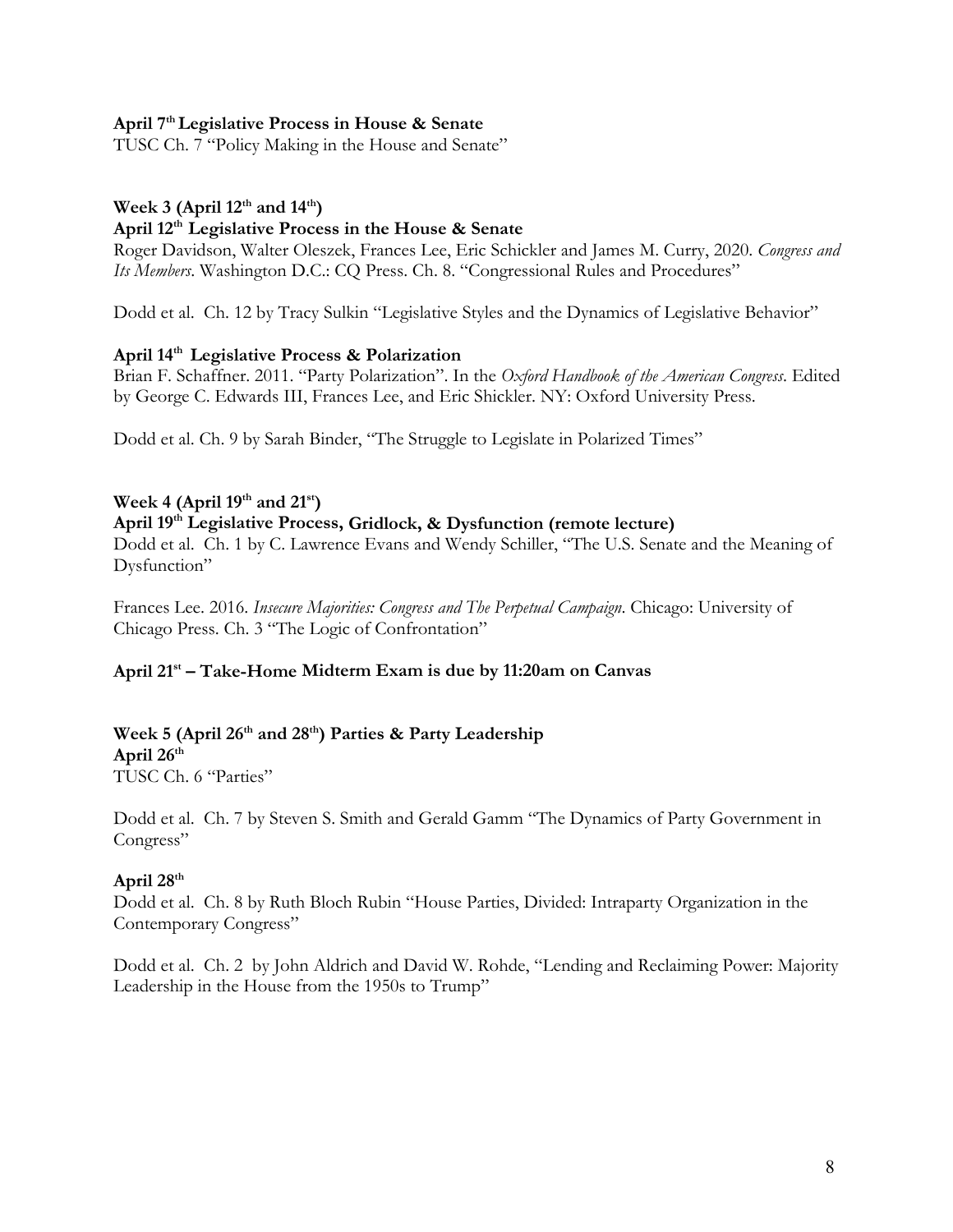# **Week 6 (May 3rdand 5th) Committees May 3rd**

 $\mathbf{M}$ ay  $3^{\text{rd}}$ TUSC Ch. 5 "Committees"

C. Lawrence Evans. 2011. "Congressional Committees". In the *Oxford Handbook of the American Congress*. Edited by George C. Edwards III, Frances Lee, and Eric Shickler. NY: Oxford University Press.

# $\mathbf{May\ 5}^{\text{th}}$

 Interests in Congress". Michael Minta. 2011. "Legislative Oversight and the Substantive Representation of Black and Latino

# Week 7 (May 10<sup>th</sup> and 12<sup>th</sup>) Representation & Redistricting

 $\mathbf{May}\,10^{\text{th}}$ 

TUSC Ch. 4 "Representation"

# $\mathbf{May} 12^{\text{th}}$

 Examining Institutional Context and Inter-Minority Group Relations Further" Dodd et al. Ch. 6 by Rodney Hero and Robert Preuhs, "Black-Latino Relations in Congress:

 Christopher T. Stout, Katherine Tate, and Meghan Wilson. 2021. "Does Black Representation Matter: A Review of Descriptive Representation for African Americans in Legislative Offices". *National Review of Black Politics*. 2(1):2-21.

# Week 8 (May 17<sup>th</sup> and 19<sup>th</sup>) Campaigns & Elections

 $\mathbf{May\ }17^{\text{th}}$ TUSC Ch. 3 "Elections"

Dodd et al. Ch. 3 by Robert S. Erickson, and Gerald Wright, "Voters, Candidates, and Issues in Congressional Elections"

#### **May 19th \*\* Paper Assignment is due 5/19 at 10:00am on Canvas and in paper copy at lecture**

 Dodd et al. Ch. 4 by Gary Jacobson "Partisanship, Money, and Competition: Elections and the Transformation of Congress since the 1970s"

 Dodd. et al. Ch 5 by Danielle Thompsen, "Women Running, Women Winning: Voter Preferences in 2018"

Jane Mansbridge. "Rethinking Representation," *American Political Science Review* vol. 97 (4): 515-527 December 2003.